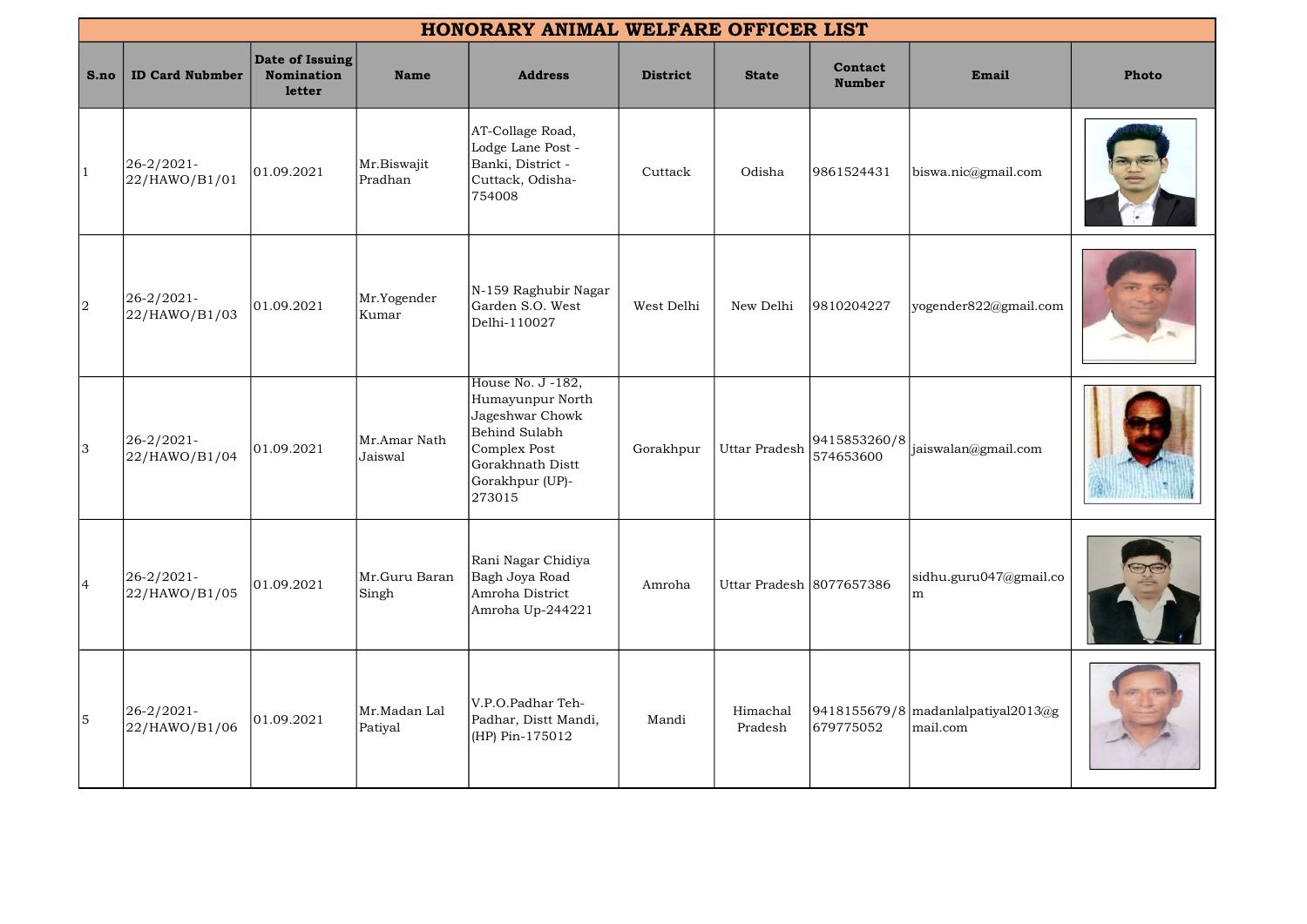|      | HONORARY ANIMAL WELFARE OFFICER LIST |                                         |                          |                                                                                         |                     |                   |                          |                                |       |  |
|------|--------------------------------------|-----------------------------------------|--------------------------|-----------------------------------------------------------------------------------------|---------------------|-------------------|--------------------------|--------------------------------|-------|--|
| S.no | <b>ID Card Nubmber</b>               | Date of Issuing<br>Nomination<br>letter | <b>Name</b>              | <b>Address</b>                                                                          | <b>District</b>     | <b>State</b>      | Contact<br><b>Number</b> | Email                          | Photo |  |
| 6    | 26-2/2021-<br>22/HAWO/B1/07          | 01.09.2021                              | Mr.Shyam Lal<br>Choubisa | V.P.O Bansda, Teh<br>Bhinder, Distt Udaipur-<br>313603                                  | Udaipur             | Rajasthan         | 9887772756               | slc.gou@gmail.com              |       |  |
| 7    | 26-2/2021-<br>22/HAWO/B1/08          | 01.09.2021                              | Ms.Malti Gupta           | A-2, Rwa No-199<br>Kewal Park Extn.<br>Azadpur, Delhi-110033                            | North West<br>Delhi | Delhi             | 9711715967               | maltigupta13@gmail.com         |       |  |
| 8    | 26-2/2021-<br>22/HAWO/B1/09          | 01.09.2021                              | Mr.Bhagirath<br>Tiwari   | Dr.Rajendra Prasad<br>Ward Kareli<br>Dist-Narsinghpur,<br>Madhya Pradesh,<br>Pin-487221 | Narsinghpur         | Madhey<br>Pradesh | 9424946944               | btnews44@gmail.com             |       |  |
| 9    | 26-2/2021-<br>22/HAWO/B1/10          | 01.09.2021                              | Mr.Manohar<br>Jaiswal    | Ayodhyapuri Colony<br>Pachore Distt. Rajgarh<br>(Biaora) M.P-465683                     | Rajgarh             | Madhey<br>Pradesh | 7509926264               | manoharjaiswal20@gmail<br>.com |       |  |
| 10   | 26-2/2021-<br>22/HAWO/B1/11          | 01.09.2021                              | Mr.Manish<br>Saxena      | 1-GA-12 Jawahar<br>Nagar Jaipur-302004                                                  | Jaipur              | Rajasthan         | 9829065406               | worldjpr@yahoo.com             |       |  |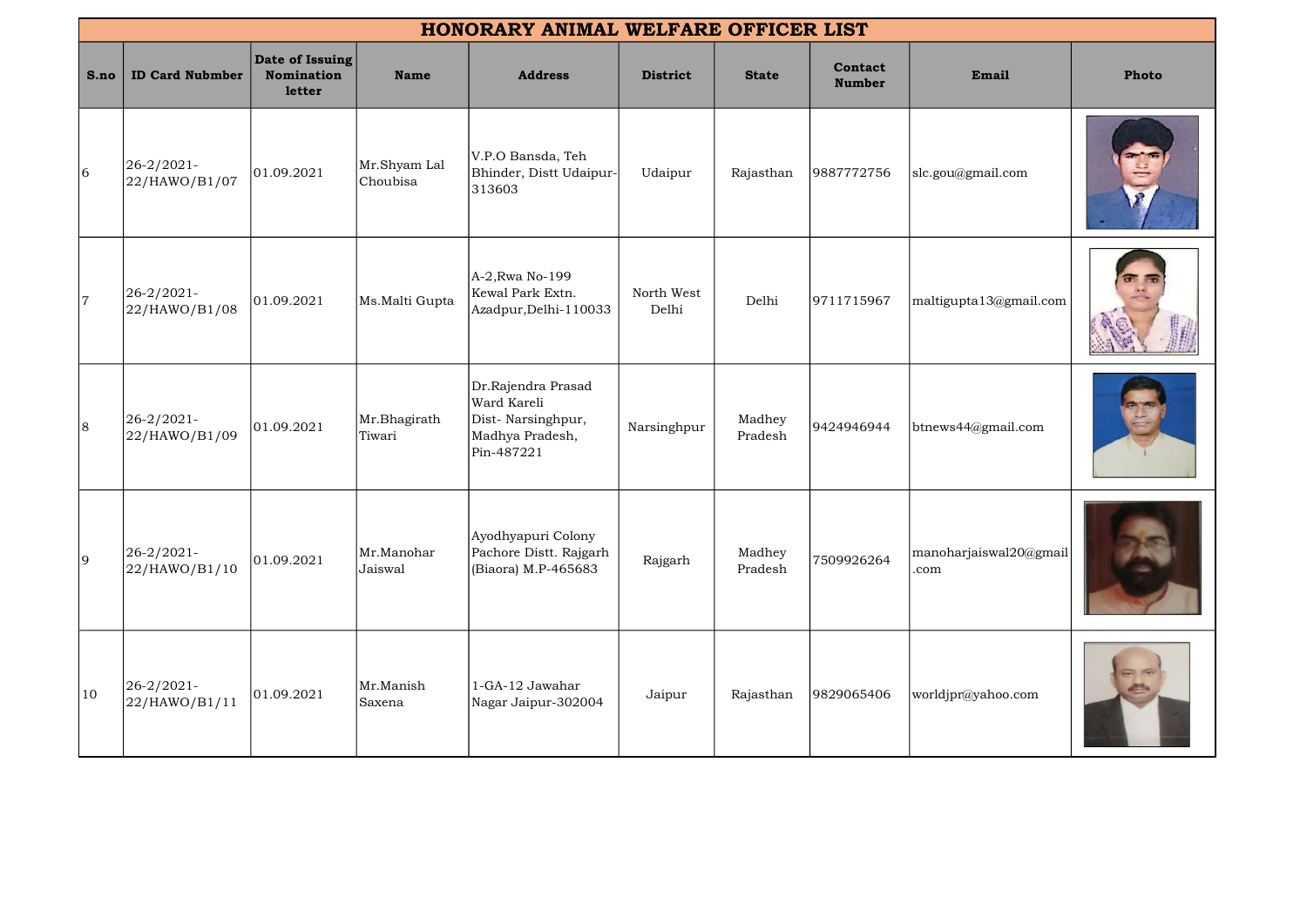|      | HONORARY ANIMAL WELFARE OFFICER LIST |                                                |                          |                                                                                                        |                   |                      |                           |                                 |       |  |
|------|--------------------------------------|------------------------------------------------|--------------------------|--------------------------------------------------------------------------------------------------------|-------------------|----------------------|---------------------------|---------------------------------|-------|--|
| S.no | <b>ID Card Nubmber</b>               | Date of Issuing<br><b>Nomination</b><br>letter | <b>Name</b>              | <b>Address</b>                                                                                         | <b>District</b>   | <b>State</b>         | Contact<br><b>Number</b>  | Email                           | Photo |  |
| 11   | 26-2/2021-<br>22/HAWO/B1/16          | 01.09.2021                                     | Mr.Amar Singh<br>Rathore | $R$ /0 810, Pragati Nagar<br>Kotra Awashiya Yojna<br>Near Kalptaru Udyan<br>Ajmer-305004               | Ajmer             | Rajasthan            | 7597727300/9<br>928374300 | khatoliamar@gmail.com           |       |  |
| 12   | 26-2/2021-<br>22/HAWO/B1/17          | 01.09.2021                                     | Mr.Vishal<br>Khajuria    | H.no.118, Sector-3,<br>Vikas Nagar<br>Jammu(J&K)-180007                                                | Janipur,<br>Jammu | Jammu And<br>Kashmir | 7006107659                | vishalkhajuria009@gmail<br>.com |       |  |
| 13   | 26-2/2021-<br>22/HAWO/B1/19          | 01.09.2021                                     | Mr.Bhadhrinath<br>T.V    | No.7/13, Karuanithi<br>Street Govindasalai,<br>Puducherry -605001                                      | Puducherry        | Tamil Nadu           | 9443520199                | thuliracademy2017@gma<br>il.com |       |  |
| 14   | $26 - 2/2021$<br>22/HAWO/B1/20       | 01.09.2021                                     | Mr.Anokhe Lal<br>Dwivedi | P-09 Vardham Green<br>Park Ashoka Garden<br>Bhopal-462023                                              | Bhopal            | Madhya<br>Pradesh    | 9425166300                | anokhe17@gmail.com              |       |  |
| 15   | 26-2/2021-<br>22/HAWO/B1/22          | 01.09.2021                                     | Dr.Mala Mattha           | 87, Roshan Villa Opp<br>Vintage Grees<br>Siddharth Nagar New<br>Bhupalpura Udaipur<br>Rajasthan-313001 | Udaipur           | Rajasthan            | 9680929719                | drmala.mattha@gmail.co<br>m     |       |  |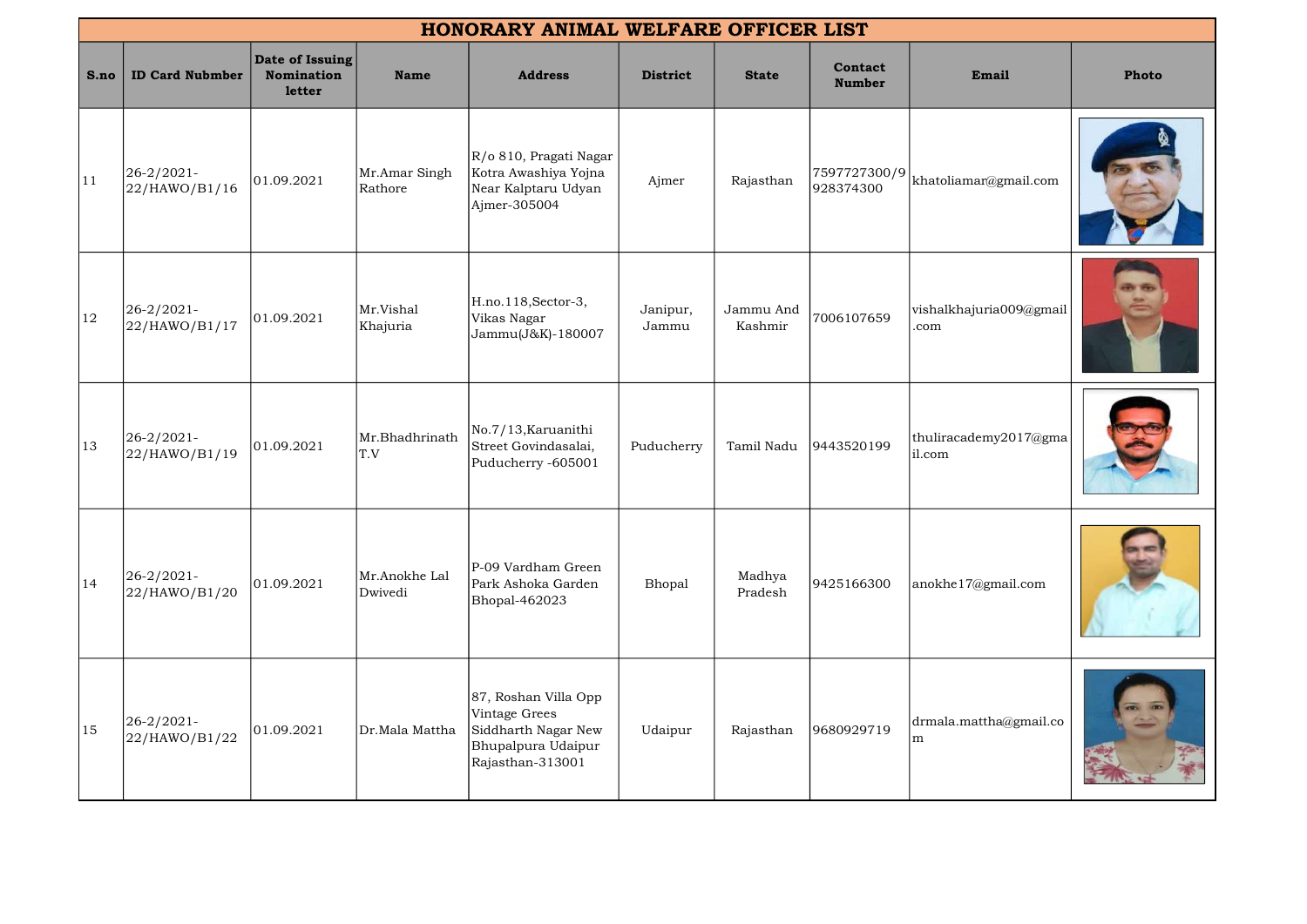|      | HONORARY ANIMAL WELFARE OFFICER LIST |                                                |                       |                                                                                          |                 |              |                          |                                           |              |  |
|------|--------------------------------------|------------------------------------------------|-----------------------|------------------------------------------------------------------------------------------|-----------------|--------------|--------------------------|-------------------------------------------|--------------|--|
| S.no | <b>ID Card Nubmber</b>               | Date of Issuing<br><b>Nomination</b><br>letter | <b>Name</b>           | <b>Address</b>                                                                           | <b>District</b> | <b>State</b> | Contact<br><b>Number</b> | Email                                     | <b>Photo</b> |  |
| 16   | 26-2/2021-<br>22/HAWO/B1/23          | 01.09.2021                                     | nan                   | H.no.41, CS Nagar 4<br>Mr.T.R.Jayakrish Street Krishnapuram<br>Colony Madurai-<br>625014 | Madurai         | Tamil Nadu   | 486090875                | 9488589215/9 drjaykrishna@hotmail.co<br>m |              |  |
| 17   | 26-2/2021-<br>22/HAWO/B1/24          | 01.09.2021                                     | Ms.Monika<br>Singhal  | M-303, DLF Capital<br>Greens, Moti Nagar,<br>Delhi-110015                                | West Delhi      | Delhi        | 9811830085               | monikasinghal.law@gmai<br>$\vert$ 1.com   |              |  |
| 18   | 26-2/2021-<br>22/HAWO/B1/25          | 01.09.2021                                     | Mr.Abhishek<br>Gautam | M-303, DLF Capital<br>Greens, Moti Nagar,<br>Delhi-110015                                | West Delhi      | Delhi        | 9717303741               | abhishekgautam51@gma<br>il.com            |              |  |
| 19   | 26-2/2021-<br>22/HAWO/B2/26          | 26.10.2021                                     | Ms.Pratima<br>Virmani | 53-A Pocket B Vikar<br>Puri<br><b>Extension Tilak Nagar</b><br>West Delhi -110018        | West Delhi      | Delhi        | 9810677169               | virmanipratima@gmail.co<br>m.             |              |  |
| 20   | 26-2/2021-<br>22/HAWO/B2/27          | 26.10.2021                                     | Mr.Mital Khetani      | Satyam, 3<br>Tagore Nagar Kalawad<br>Road Rajkot-380001                                  | Rajkot          | Gujarat      | 9824221999               | khetanimital@yahoo.com                    |              |  |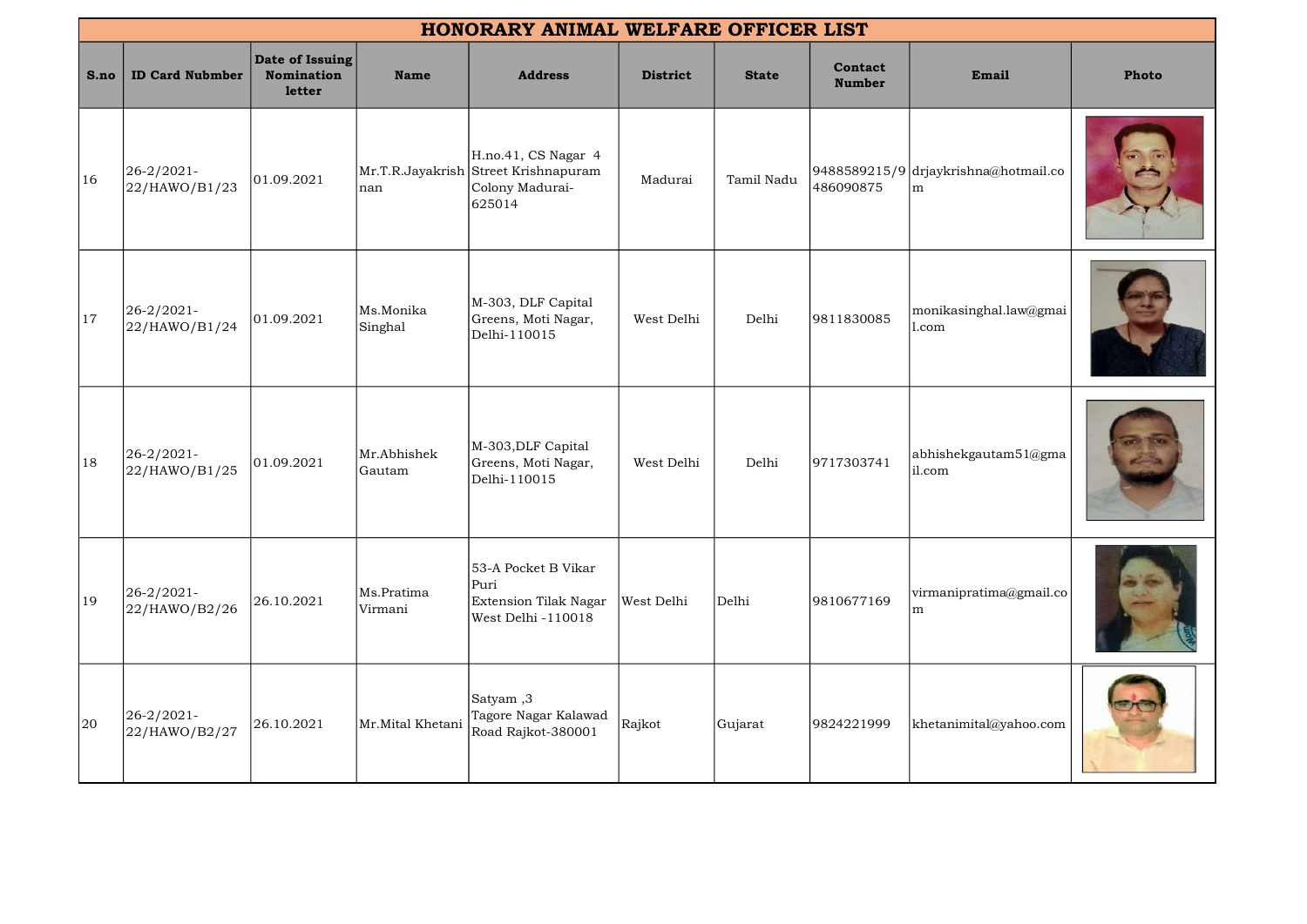|      | HONORARY ANIMAL WELFARE OFFICER LIST |                                                |                                |                                                                                                                     |                           |                      |                          |                                            |       |  |
|------|--------------------------------------|------------------------------------------------|--------------------------------|---------------------------------------------------------------------------------------------------------------------|---------------------------|----------------------|--------------------------|--------------------------------------------|-------|--|
| S.no | <b>ID Card Nubmber</b>               | Date of Issuing<br><b>Nomination</b><br>letter | <b>Name</b>                    | <b>Address</b>                                                                                                      | <b>District</b>           | <b>State</b>         | Contact<br><b>Number</b> | Email                                      | Photo |  |
| 21   | $26 - 2/2021$<br>22/HAWO/B2/29       | 26.10.2021                                     | Mr.Pratik<br>Sanghani          | Raj Sharan Yogi<br>Darshan Society Street<br>No.02 Behind Swami<br>Narayan Temple<br>Kalawad Road Rajkot-<br>380001 | Kalawad<br>Road Rajkot    | Gujarat              | 9998030393               | pratik_1982@yahoo.in                       |       |  |
| 22   | $26 - 2/2021$<br>22/HAWO/B2/30       | 26.10.2021                                     | Mr.Dilip Kumar<br>C.Shah       | E-115 Shakti Niyas<br>Sarvodaynagar Part-1<br>Sola Road Ghatlodiya<br>Ahmedabad Pin-<br>380061                      | Ghatlodiya<br>Ahmedabad   | Gujarat              | 8733849292               | animalwelfareboard.dilip<br>shah@gmail.com |       |  |
| 23   | $26 - 2/2021$<br>22/HAWO/B2/31       | 26.10.2021                                     | Dr. Dinesh<br>Kumar Sharma     | Vill &Post Unchauliya<br>Distt. Lakhimpur Kheri-Lakhimpur<br>242001                                                 | Kheri                     | <b>Uttar Pradesh</b> | 756811010                | 7007047744/8 dineshsinger555@gmail.c<br>om |       |  |
| 24   | 26-2/2021-<br>22/HAWO/B2/32          | 26.10.2021                                     | Mr.Gaurav S.<br>Bafna          | 59 Old Hanuman Lane<br>Ladawdi, 3rd floor,<br>Kalbadevi Road,<br>Mumbai 400002                                      | Kalbadevi<br>Road, Mumbai | Maharashtra          | 7777006604               | gauravbafna96@gmail.co<br>m                |       |  |
| 25   | $26 - 2/2021$<br>22/HAWO/B2/33       | 26.10.2021                                     | Patil                          | A-37, Kayji Garden<br>Mr Chandrakant Ganga Nagar Curti<br>Pandya - GOA -<br>403401                                  | Pandya - GOA  Goa         |                      | 9421750108               | bhojepatil@gmail.com                       |       |  |
| 26   | 26-2/2021-<br>22/HAWO/B2/34          | 26.10.2021                                     | Mr. Anil Gandass Office Bassai | Village Garoli Khurd<br>House No 127 Post<br>Gurugram -122006                                                       | Bassai<br>Gurugram        | Haryana              | 9999841782               | anilews7@gmail.com                         |       |  |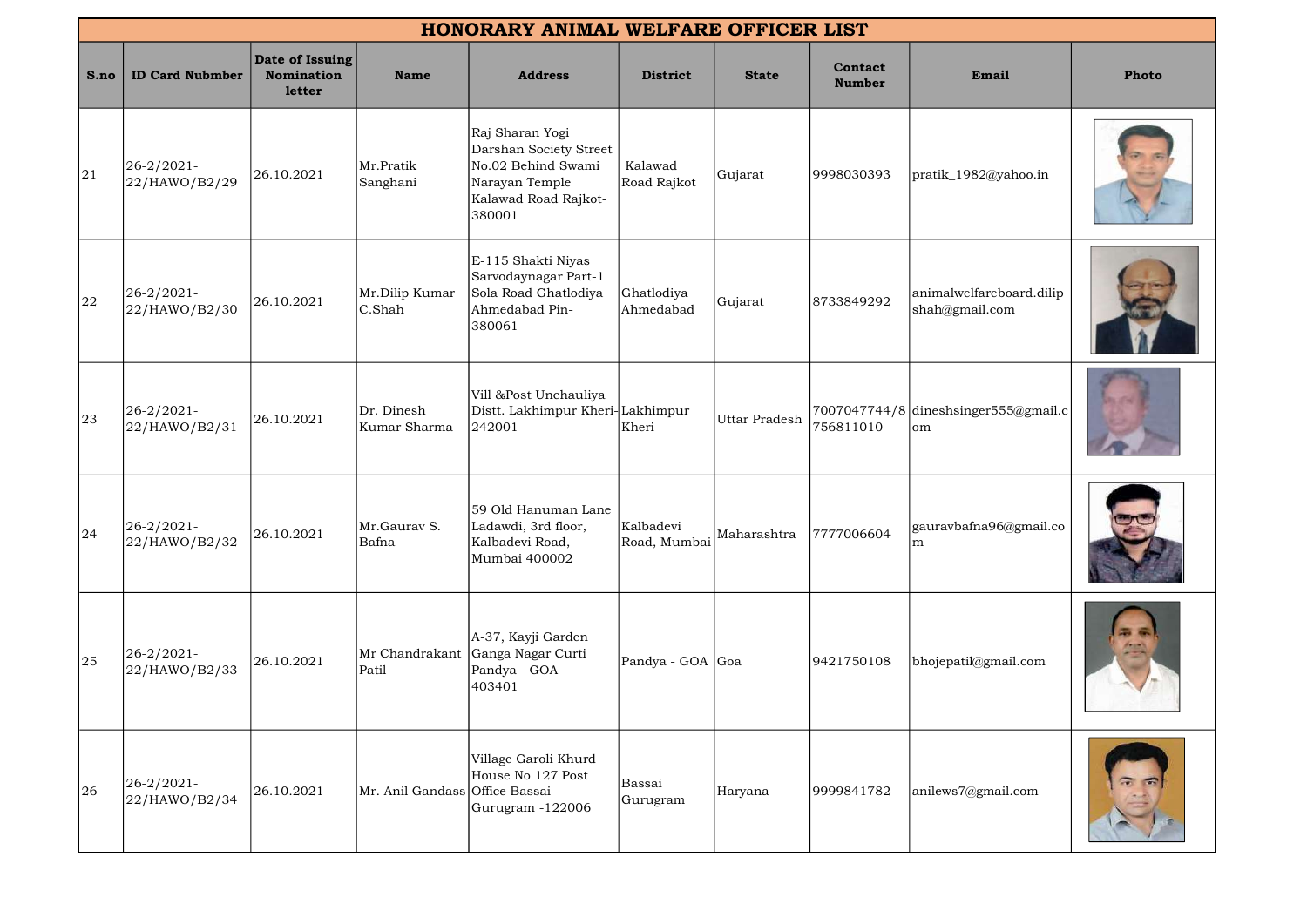| HONORARY ANIMAL WELFARE OFFICER LIST |                                |                                         |                                     |                                                                                                |                                      |               |                          |                                             |              |
|--------------------------------------|--------------------------------|-----------------------------------------|-------------------------------------|------------------------------------------------------------------------------------------------|--------------------------------------|---------------|--------------------------|---------------------------------------------|--------------|
| S.no                                 | <b>ID Card Nubmber</b>         | Date of Issuing<br>Nomination<br>letter | <b>Name</b>                         | <b>Address</b>                                                                                 | <b>District</b>                      | <b>State</b>  | Contact<br><b>Number</b> | Email                                       | <b>Photo</b> |
| 27                                   | 26-2/2021-<br>22/HAWO/B2/36    | 26.10.2021                              | Mr.Ravindra<br>Kumar Jain           | Nahata, Nahata<br>Street Phalodi Jodhpur Jodhpur<br>Rajasthan-342301                           |                                      | Rajasthan     | 664305870                | 9414498270/9 goldenfancyworld@gmail.<br>com |              |
| 28                                   | $26 - 2/2021$<br>22/HAWO/B2/37 | 26.10.2021                              | Ms. Poonam<br>Pandey                | 1394 LIG Awas Vikas-<br>3Panki<br>Kalyanpur Kanpur U.P - Kanpur<br>208017                      |                                      | Uttar Pradesh | 8604647092               | poonamrajeevpandey@g<br>mail.com            |              |
| 29                                   | $26 - 2/2021$<br>22/HAWO/B2/38 | 26.10.2021                              | Mr.Krishan                          | V.P.O.Dhani-Sanchla<br>(Bhuna)<br>Dist-Fatehabad<br>Kumar Lamboria Haryana Pin Code-<br>125111 | Fatehabad<br>Haryana                 | Haryana       | 8221939603               | amboriakrishan0000@gmai<br>.com             |              |
| 30                                   | $26 - 2/2021$<br>22/HAWO/B2/40 | 26.10.2021                              | Dr. Adityaraj<br>Subhas<br>Ghorpade | 491 Pethi Bhag Zanshi<br>Chowk Sangli,<br>Maharashtra-416416                                   | Sangli,<br>Maharashtra               | Maharashtra   | 9421127645               | adityaraj140@gmail.com                      |              |
| 31                                   | $26 - 2/2021$<br>22/HAWO/B2/41 | 26.10.2021                              | Dr. S<br>Selvamuthu                 | No.327 Sangothi<br>Amman koil Street<br>Orleanpet Puducherrye amil Nadu<br>Pin -605005         | Puducherrye, T                       | Tamil Nadu    | 9500365984               | dr.mouttouv@gmail.com                       |              |
| 32                                   | $26 - 2/2021$<br>22/HAWO/B2/42 | 26.10.2021                              | Dr. Krishan<br>Kumar Jain           | 238 Jawahar Nagar<br>Neemuch MP-458441                                                         | Neemuch, Mad   Madhya<br>hya Pradesh | Pradesh       | 9425973448               | drkkjainbsnlnmh@gmail.<br>com               |              |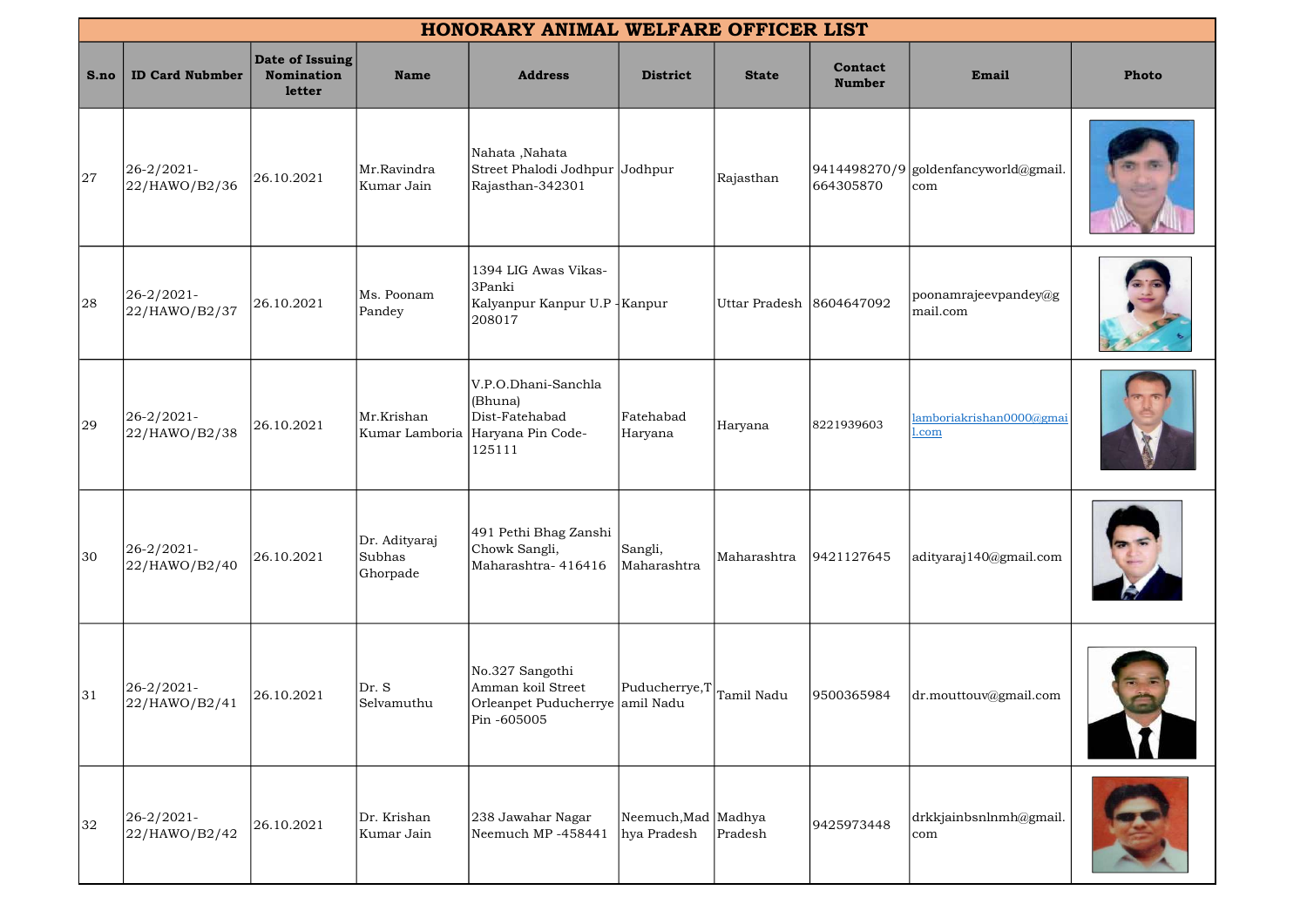|      | HONORARY ANIMAL WELFARE OFFICER LIST |                                                |                              |                                                                                                        |                       |                          |                                          |                                  |       |  |
|------|--------------------------------------|------------------------------------------------|------------------------------|--------------------------------------------------------------------------------------------------------|-----------------------|--------------------------|------------------------------------------|----------------------------------|-------|--|
| S.no | <b>ID Card Nubmber</b>               | Date of Issuing<br><b>Nomination</b><br>letter | <b>Name</b>                  | <b>Address</b>                                                                                         | <b>District</b>       | <b>State</b>             | Contact<br><b>Number</b>                 | Email                            | Photo |  |
| 33   | 26-2/2021-<br>22/HAWO/B2/43          | 26.10.2021                                     | Mr. Kuldeep<br>More          | $C-307,308$ Raghubir<br>Nagar<br>J.J Coloney<br>New Delhi-110027                                       | West Delhi            | New Delhi                | 9350743195                               | kuldeepmore75@gmail.c<br>lom     |       |  |
| 34   | 26-2/2021-<br>22/HAWO/B2/44          | 26.10.2021                                     | Mr.Sita Ram<br>Verma         | Vill Sorea P.O.<br>Teh .Balh<br>Dist Mandi -175008                                                     | Mandi                 | Himachal<br>Pradesh      | 9816800252                               | srvshastri@gmail.com             |       |  |
| 35   | 26-2/2021-<br>22/HAWO/B2/45          | 26.10.2021                                     | Mr.Harnarayan<br>Soni        | Near Gopal Goshala<br>Station Road,<br>Osian Distt, Jodhpur<br>Rajasthan-342303                        | Jodhpur<br>Rajasthan  | Rajasthan                | 9414413075                               | harnarayansoni1963@g<br>mail.com |       |  |
| 36   | 26-2/2021-<br>22/HAWO/B2/46          | 26.10.2021                                     | Dr. Pramod<br>Kumar Tripathi | $C-1/375$ , Sector G<br>Jankipuram<br>Lucknow -226021                                                  | Lucknow               | Uttar Pradesh 9415152898 |                                          | dr.pkt28@gmail.com               |       |  |
| 38   | 26-2/2021-<br>22/HAWO/B2/48          | 26.10.2021                                     | Mr. Mehedi<br>Hassan Mollah  | Vill-Salmara Pt-11,<br>$P.O+P.S-South$<br>Salmara<br>Dist-South Salmara<br>Pin-783127, State-<br>Assam | South<br>Salmara      | Assam                    | 9957322662/7<br>005761641/94<br>01055083 | mehedimanakin@gmail.c<br> om     |       |  |
| 39   | 26-2/2021-<br>22/HAWO/B2/49          | 26.10.2021                                     | Mr.G.Rama<br>Krishnan        | Plot.No.16 Vasantham<br>Nagar<br>Anna Nagar<br>Extn.Kilakurichy,<br>Trichy, Tamil Nadu-<br>620011      | Trichy, Tamil<br>Nadu | Tamil Nadu               | 8682890006                               | g.ramakrishnan1986@g<br>mail.com |       |  |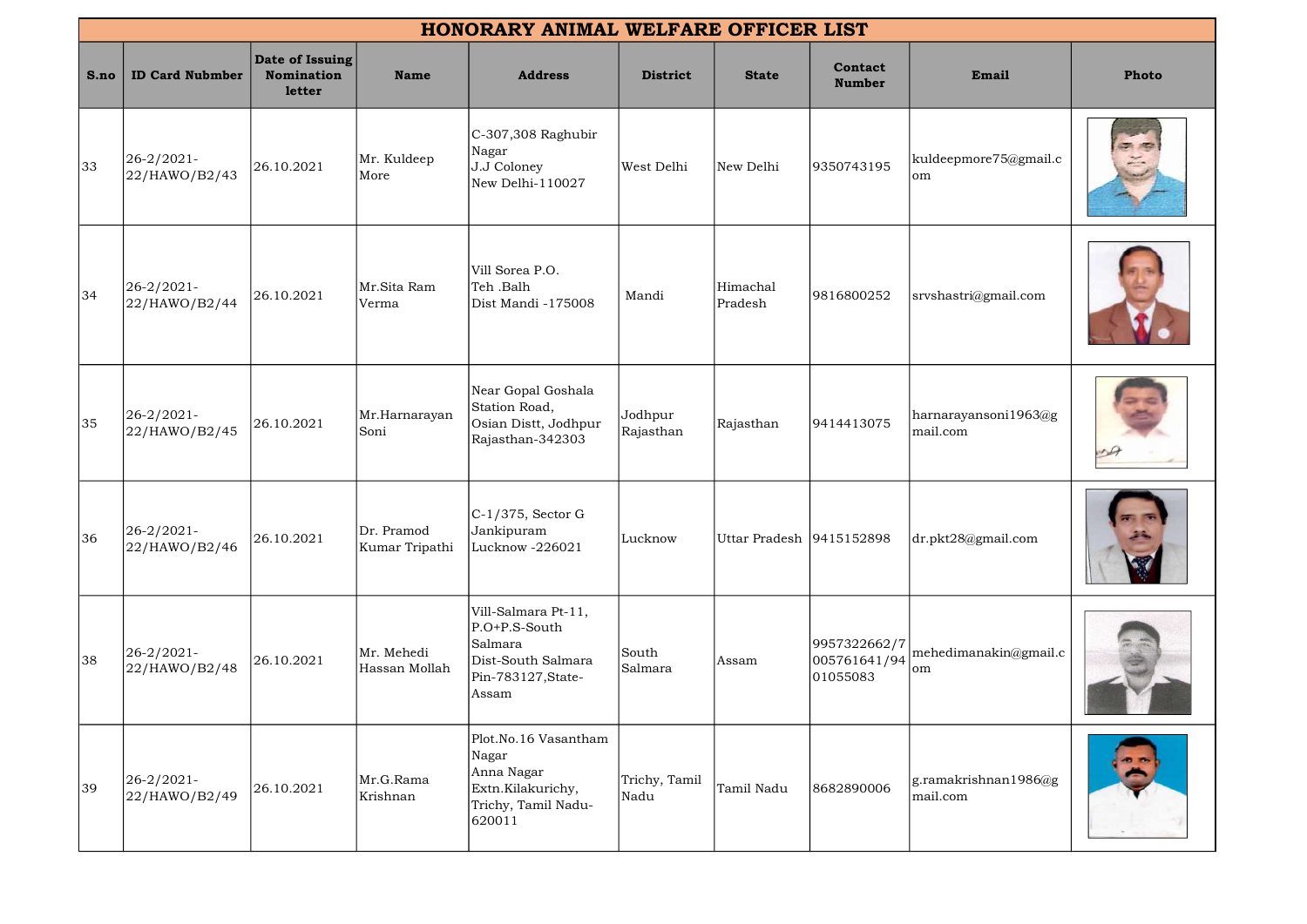|      | HONORARY ANIMAL WELFARE OFFICER LIST |                                                |                               |                                                                                                                       |                  |                          |                          |                                    |       |  |  |
|------|--------------------------------------|------------------------------------------------|-------------------------------|-----------------------------------------------------------------------------------------------------------------------|------------------|--------------------------|--------------------------|------------------------------------|-------|--|--|
| S.no | <b>ID Card Nubmber</b>               | Date of Issuing<br><b>Nomination</b><br>letter | <b>Name</b>                   | <b>Address</b>                                                                                                        | <b>District</b>  | <b>State</b>             | Contact<br><b>Number</b> | Email                              | Photo |  |  |
| 40   | 26-2/2021-<br>22/HAWO/B2/50          | 26.10.2021                                     | Mr. Mahiyar<br>Ratansha Patel | 3-Nikunj Society<br>Oop.Kadampalli<br>Society Timaliyawad,<br>Nanpura Surat-395001<br>Gujarat                         | Nanpura<br>Surat | Gujarat                  | 7802099992/9<br>89809992 | mahiyar18@gmail.com                |       |  |  |
| 41   | $26 - 2/2021$<br>22/HAWO/B2/51       | 26.10.2021                                     | Ms.Sajana<br>Francis E        | Eluvathingal House<br>P.O koorlanchery<br>Thrissur-680007                                                             | Thrissur         | Kerala                   | 9037677078               | janasmarie@gmail.com               |       |  |  |
| 42   | 26-2/2021-<br>22/HAWO/B3/54          | 03.03.2022                                     | Mr. Faqir Chand<br>Munjal     | H.no.134-P<br>Sector 13- Part-II<br>Hissar, Haryana-<br>125004                                                        | Hissar           | Haryana                  | 9466006206               | f.chandm@gmail.com                 |       |  |  |
| 43   | $26 - 2/2021$<br>22/HAWO/B3/55       | 03.03.2022                                     | Mr. Jai Prakash               | <b>Bank Colony</b><br>Khushalpur P.A.C<br>Road Moradabad-<br>244103<br>Uttar Pradesh                                  | Moradabad        | Uttar Pradesh 9837753618 |                          | $ $ paryawaranbharti@gmail<br>.com |       |  |  |
| 44   | 26-2/2021-<br>22/HAWO/B3/56          | 03.03.2022                                     | Mr.Shah Yash<br>Pramod        | Flat No 305, Guru<br>Ganesh Complex,<br>Chandukaka Saraf<br>Bldg Vasant Talkies<br>Road Maliwada<br>Ahmednagar-414001 | Ahmednagar       | Maharashtra              | 9270112223               | shahyashp@gmail.com                |       |  |  |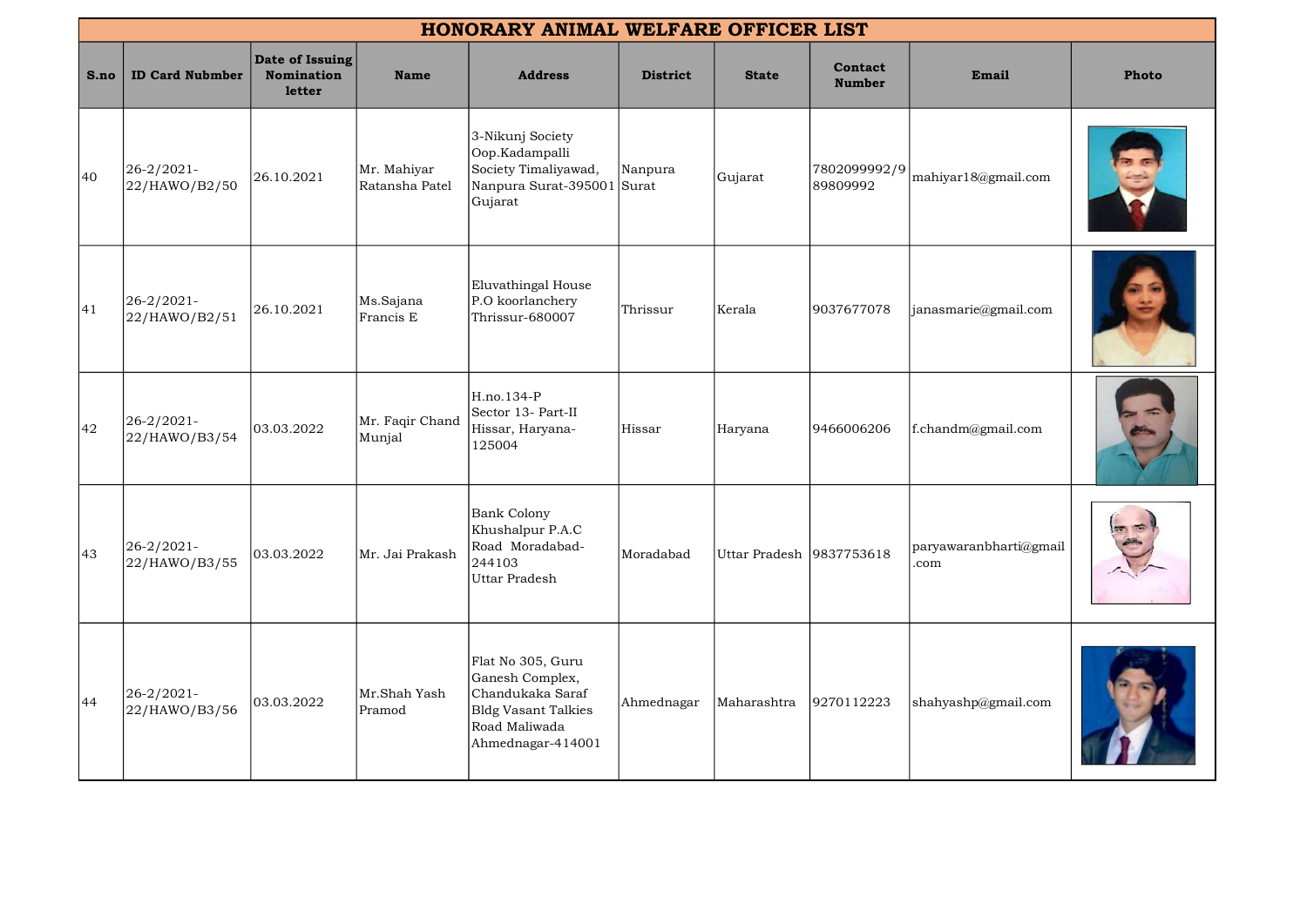|      | HONORARY ANIMAL WELFARE OFFICER LIST |                                         |                                                      |                                                                                                  |                 |               |                          |                             |       |
|------|--------------------------------------|-----------------------------------------|------------------------------------------------------|--------------------------------------------------------------------------------------------------|-----------------|---------------|--------------------------|-----------------------------|-------|
| S.no | <b>ID Card Nubmber</b>               | Date of Issuing<br>Nomination<br>letter | <b>Name</b>                                          | <b>Address</b>                                                                                   | <b>District</b> | <b>State</b>  | Contact<br><b>Number</b> | Email                       | Photo |
| 45   | $26 - 2/2021$<br>22/HAWO/B3/57       | 03.03.2022                              | Mr.Ashish<br>Goswami                                 | Karunashram People<br>for Animals<br>Pipri(Meghe) Wardha-<br>442001                              | Wardha          | Maharashtra   | 9422141262               | ashish_pfa@yahoo.com        |       |
| 46   | 26-2/2021-<br>22/HAWO/B3/58          | 03.03.2022                              | Pradhan                                              | Vill Bandanpasi P.O.<br>Mr.Rabindernath Talgarh.P.S Bantala<br>Sub Dist-Angul Pin-<br>759129     | Angul           | Odisha        | 9777364730               | rnpradhan56@gmail.com       |       |
| 47   | $26 - 2/2021$<br>22/HAWO/B3/59       | 03.03.2022                              | Ms.Shaha Bano                                        | HOUSE NO. 20-B,<br>AZAD NAGAR KHADRI,<br>FARIZULLAGANJ<br>NEAR BHARAT CHAKI,<br>GHAILA, LUCKNOW- | <b>LUCKNOW</b>  | Uttar Pradesh | 9682828393               | shabarocks223@gmail.co<br>m |       |
| 48   | 26-2/2021-<br>22/HAWO/B3/60          | 03.03.2022                              | Mr.Kuna Kumar<br>Sahoo S/o<br>Mr.Khetrabasi<br>sahoo | At .Baghuabol Chhak<br>Post -Hatatota Talcher<br>Dist Angul, state-<br>Odisha Pin-759100         | Angul           | Odisha        | 9437149645               | pfaangul@gmail.com          |       |
| 49   | 26-2/2021-<br>22/HAWO/B3/61          | 03.03.2022                              | Mr.Parmar<br>Ashwin Kumar<br>Dhanjibhai              | Santosh Mata Ni Pole<br>Mahetawadi Nagar<br>wada Vadodara<br>Gujarart -390001                    | Vadodara        | Gujarat       | 9924759623               | aparmar689@gmail.com        |       |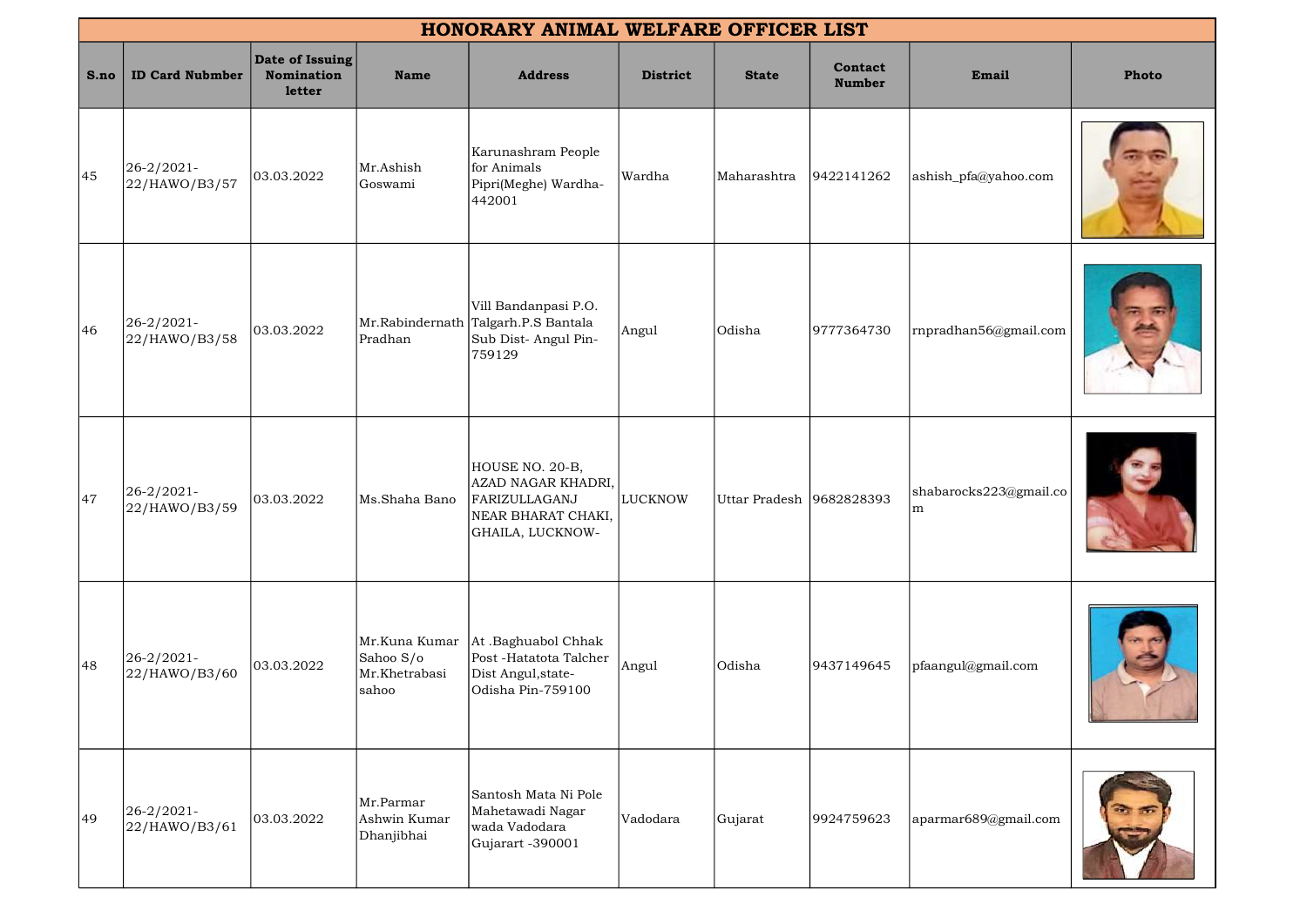|      | HONORARY ANIMAL WELFARE OFFICER LIST |                                                |                         |                                                                                    |                 |              |                          |                                |       |
|------|--------------------------------------|------------------------------------------------|-------------------------|------------------------------------------------------------------------------------|-----------------|--------------|--------------------------|--------------------------------|-------|
| S.no | <b>ID Card Nubmber</b>               | Date of Issuing<br><b>Nomination</b><br>letter | <b>Name</b>             | <b>Address</b>                                                                     | <b>District</b> | <b>State</b> | Contact<br><b>Number</b> | Email                          | Photo |
| 50   | 26-2/2021-<br>22/HAWO/B3/62          | 03.03.2022                                     | Mr. P B Sugumar         | 3/88 Fourth Street<br>Krishna Nagar<br>,Tambaram Chennai-<br>600045                | Chennai         | Tamil Nadu   | 9840463084               | jehovahshalom@hotmail.<br>com  |       |
| 51   | 26-2/2021-<br>22/HAWO/B3/63          | 03.03.2022                                     | Ms. Sangeeta<br>Mohanty | Bidyt Marg<br>Bhaskarganj Balasore<br>Odisha-756001                                | Balasore        | Odisha       | 8455886666               | arsangeeta@hotmail.com         |       |
| 52   | 26-2/2021-<br>22/HAWO/B3/64          | 03.03.2022                                     | Mr. Alok Sharma         | 12, Indra Nagr Petrol<br>Pump Ke Peechhe<br>Bharatpur<br>Rajasthan321001           | Bharatpur       | Rajasthan    | 7669466666               | alokbtp@gmail.com              |       |
| 53   | 26-2/2021-<br>22/HAWO/B3/65          | 03.03.2022                                     | Mr. Kapil Kumar         | A/81 Ayodhaya Nagar<br>Society Near Navsarjan<br>school Randip<br>Ahmedabad-380019 | Ahmedabad       | Gujarat      | 7567752141               | thakkarsagar6820@gmail<br>.com |       |
| 54   | 26-2/2021-<br>22/HAWO/B3/66          | 03.03.2022                                     | Mr.Azad Singh           | VPO Balsamand tehsil<br>& Dist-Hisar<br>haryana, Pin Code-<br>125001               | Hisar           | Haryana      | 9416288235               | azadsingh5488@gmail.co<br>m    |       |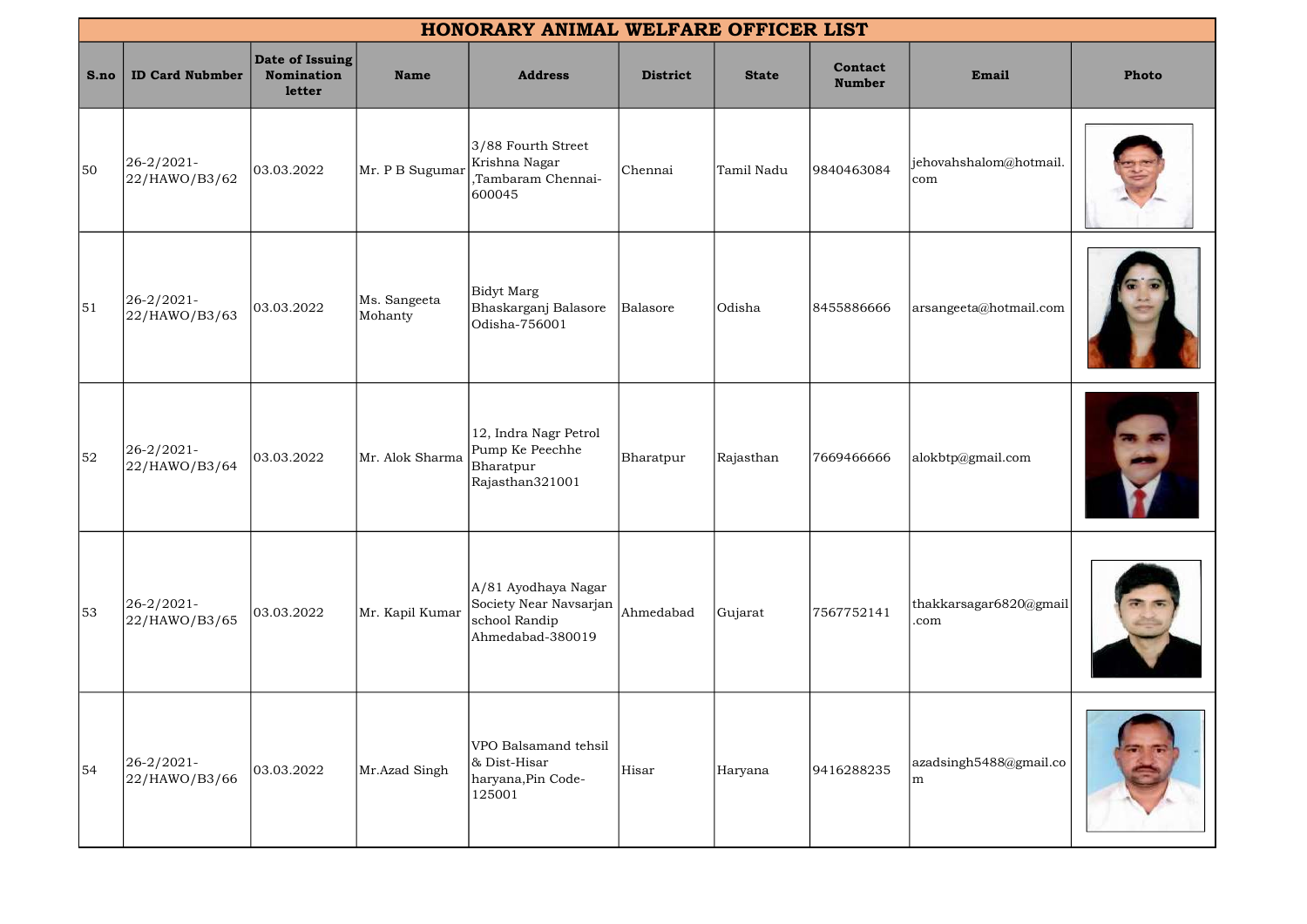|      | HONORARY ANIMAL WELFARE OFFICER LIST |                                         |                                  |                                                                                                                        |                 |                          |                          |                                           |              |  |
|------|--------------------------------------|-----------------------------------------|----------------------------------|------------------------------------------------------------------------------------------------------------------------|-----------------|--------------------------|--------------------------|-------------------------------------------|--------------|--|
| S.no | <b>ID Card Nubmber</b>               | Date of Issuing<br>Nomination<br>letter | <b>Name</b>                      | <b>Address</b>                                                                                                         | <b>District</b> | <b>State</b>             | Contact<br><b>Number</b> | Email                                     | <b>Photo</b> |  |
| 55   | $26 - 2/2021$ -<br>22/HAWO/B3/67     | 03.03.2022                              | Mr.Rupesh<br>Kumar Yadav         | 88/2 Adarsh Nagar<br>Malerna Road<br>Ballabhgarh-121004                                                                | Ballabhgarh     | Haryana                  | 9873891133               | yadav_roop@yahoo.com<br>gmstblb@gmail.com |              |  |
| 56   | 26-2/2021-<br>22/HAWO/B3/68          | 03.03.2022                              | Mr.Jatin<br>Jitendrabhai<br>Vyas | H.No. A4 Hemdeep<br>Residency Near sayaji<br>Nagar Sayaji Town<br>Ship Road New VIP<br>Road Vadodara Gujarat<br>390019 | Vadodara        | Gujarat                  | 9727701871               | jatinvyas7700@gmail.co<br>m               |              |  |
| 57   | 26-2/2021-<br>22/HAWO/B3/69          | 03.03.2022                              | Mr. Abdul Rauf<br>Khan           | 560/11 Civil lines<br>Sangam Colony<br>UNNAO-209801                                                                    | Unnao           | Uttar Pradesh 7897003136 |                          | arkhanunnao@gmail.com                     |              |  |
| 58   | $26 - 2/2021$ -<br>22/HAWO/B3/70     | 03.03.2022                              | Mr. Om Praksh<br>kundu           | H.No.70N New Model<br>Town Extention Hisar,<br>Haryana-125001                                                          | Hisar           | Haryana                  | 9996690078               | surenderkundu23@gmail<br>.com             |              |  |
| 59   | 26-2/2021-<br>22/HAWO/B3/71          | 03.03.2022                              | Ms. James Masih                  | DLF Capital Green<br>Phase-3 Tower X H. No. Moti Nagar<br>292, Moti Nagar, Delhi-<br>110015                            |                 | Delhi                    | 9911199333               | james.masih@gmail.com                     |              |  |